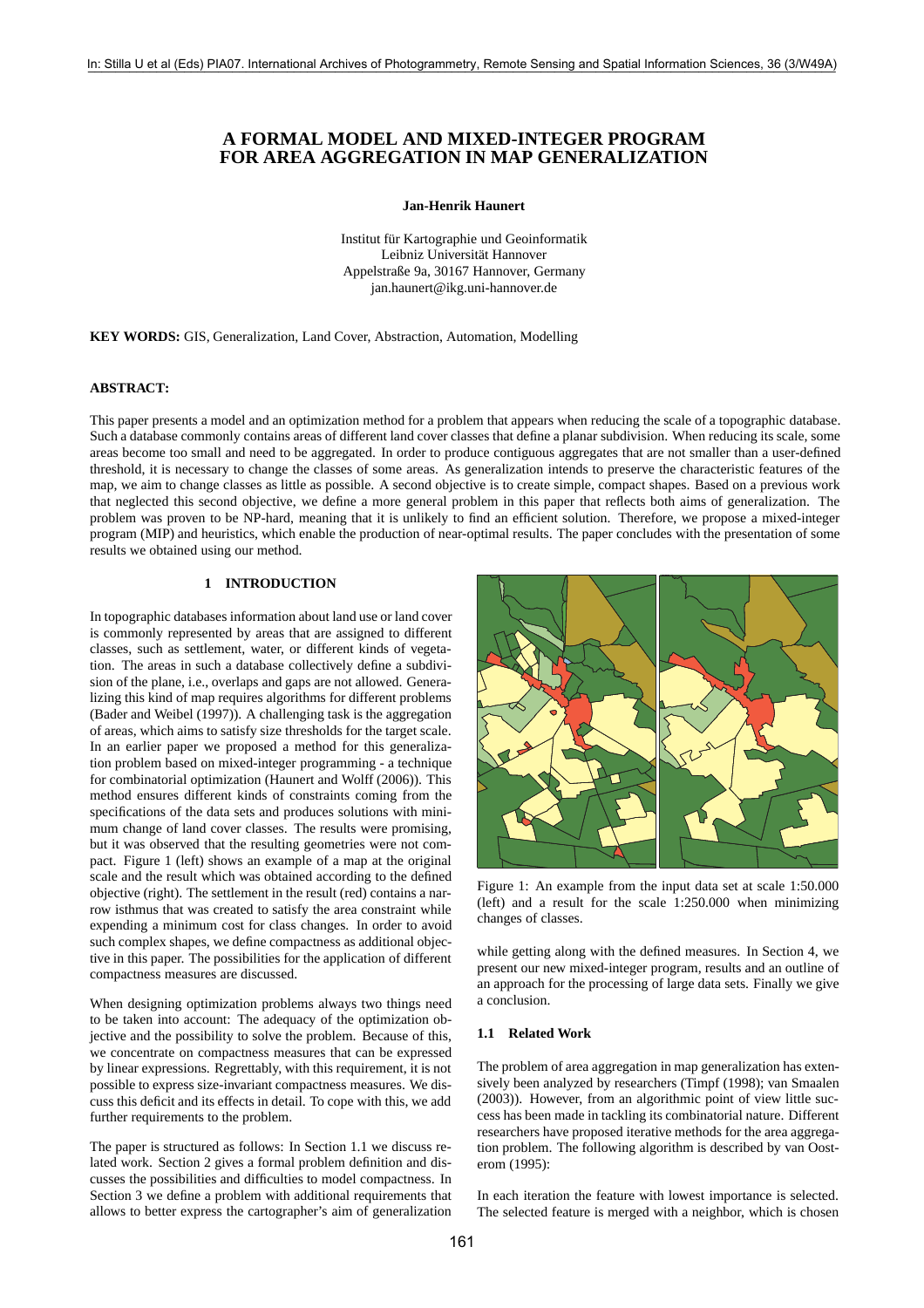according to a collapse function, and the next iteration is processed. The iteration can be terminated, if all areas satisfy the minimal dimension that is required for the target scale.

Many proposed algorithms are specializations of this general method. Jaakkola (1997) uses the method within a more comprehensive generalization framework for raster based land cover maps. Podrenek (2002) discusses preferences for merges, which reflects the collapse function. Generally, semantic similarity of classes, boundary lengths and area sizes are considered as criteria that need to be incorporated into the collapse function. The main problem with these iterative approaches is that consequences for future actions are not taken into account, when greedily selecting a neighbor. Therefore, we present a global approach in this paper.

Though there has not been any global optimization approach to area aggregation in map generalization, there exists a multiplicity of related problems that have been investigated by researchers. Especially, in the field of operations research, optimization methods for districting and aggregation problems have been developed. A typical application is the definition of sales districts presented by Zoltners and Sinha (1983). Their solution to find optimal districts is based on mathematical programming. As it is aimed to minimize distances between customers and stores, compactness is also aimed in their approach. We discuss the applied measure in Section 2.2.1. Other researchers have applied metaheuristics such as simulated annealing (Bergey et al. (2003)). The major disadvantage of these methods is the requirement for the definition of several tuning parameters, which are not inherent to the aggregation problem. Because of this, we concentrate on mathematical programming.

### **2 AGGREGATION PROBLEM**

#### **2.1 General Problem Statement**

In this section, we first give a formal problem definition, which models the requirements and objectives of area aggregation in map generalization, and then explain this definition in detail. We simply refer to this problem as "Area Aggregation".

Given

- a planar graph  $G(V, E)$  with node weights  $w: V \to \mathbb{R}^+$ and a coloring of nodes  $\gamma : V \to \Gamma$ , where  $\Gamma$  is the set of all colors, i.e. land cover classes,
- a function  $\theta : \Gamma \to \mathbb{R}^+$ , defining minimal allowed weights for colors,
- a function  $d : \Gamma^2 \to \mathbb{R}_0^+$ , expressing a distance between colors,
- a function  $c: 2^V \times \Gamma \to \mathbb{R}^+_0$ , defining the non-compactness of an aggregate,
- and a scalar weight factor  $s \in [0, 1]$ ,

define a new coloring  $\gamma' : V \to \Gamma$  of nodes and find a partition  $P = \{V_1, V_2, \ldots, V_p\}$  of V, such that

- for each node set  $V_i \in P$ 
	- **–** the graph induced by V*<sup>i</sup>* is connected,
	- *–* all nodes in  $V_i$  receive the same new color  $\gamma'_i \in \Gamma$ , i.e.,  $\gamma'(v) = \gamma'_i$  for all  $v \in V_i$ ,
- **–** there is at least one node v ∈ V*<sup>i</sup>* with unchanged color, i.e.,  $\gamma'(v) = \gamma(v)$ ,
- $-$  and  $V_i$  has total weight at least  $\theta(\gamma'_i)$ ,
- and the cost
	- $s \cdot \sum_{v \in V} w(v) \cdot d(\gamma(v), \gamma'(v)) + (1 s) \cdot \sum_{V_i \in P} c(V_i, \gamma'_i)$ is minimized.

The graph  $G$  is the dual graph of the planar subdivision. It contains a node for each shape and an edge between two nodes if the corresponding shapes share a common boundary. Node weights represent the sizes of areas. Land cover classes are represented by colors.

The defined requirements for connectivity and weight feasibility come from the specifications of data sets. Such specifications have been introduced as data standards by mapping authorities. To model minimal allowed area sizes that are defined for different land cover classes in the target scale, the weight threshold  $\theta$  is defined as a function of color. Additionally, the requirement for a node with unchanged color in each part is introduced, to avoid that new classes pop up in the generalized map. Throughout this paper, such a node, which defines the color of an aggregate, will be referred to as *center*. Note that in this definition each node is a potential center. Figure 2 shows an instance of the problem and a solution, which is feasible according to the defined requirements. The partition  $P$  defines the shapes for the target scale, which can be obtained by geometrical union of shapes that correspond to the nodes contained in each element  $V_i \in P$ .



Figure 2: An instance of the aggregation problem (left) and a solution with  $P = \{\{v_1, v_2, v_4\}, \{v_3, v_5, v_6\}, \{v_7, v_8, v_9\}\}\$ (right).

The objective function expresses the cartographer's preferences for different feasible solutions. Two different objectives can be identified: Firstly, it is aimed to change the original classes as little as possible. Secondly, compact shapes are preferred. To model these two aims, the two functions  $d$  and  $c$  are introduced, which are combined in a weighted sum. These functions need to be explained in detail.

The function  $d$  defines costs that are charged to change an area of unit size from one color into another. The values of this function could be given explicitly by a quadratic matrix with  $|\Gamma| \times |\Gamma|$ elements. Generally, this matrix is not symmetric: Objects of rare land cover classes are often considered more important than others. It is unwanted to loose these objects; because of this, one will rather change a frequent class into a rare class than vice versa.

The function  $c$  defines a penalty being charged for the non-compactness of an aggregate, i.e., an area in the target scale that is defined by a subset of nodes and their new color (2*<sup>V</sup>* refers to the power set of  $V$ , i.e., the set of all subsets of  $V$ ). We assume that  $c$  attains high values for complex shapes, but we will simply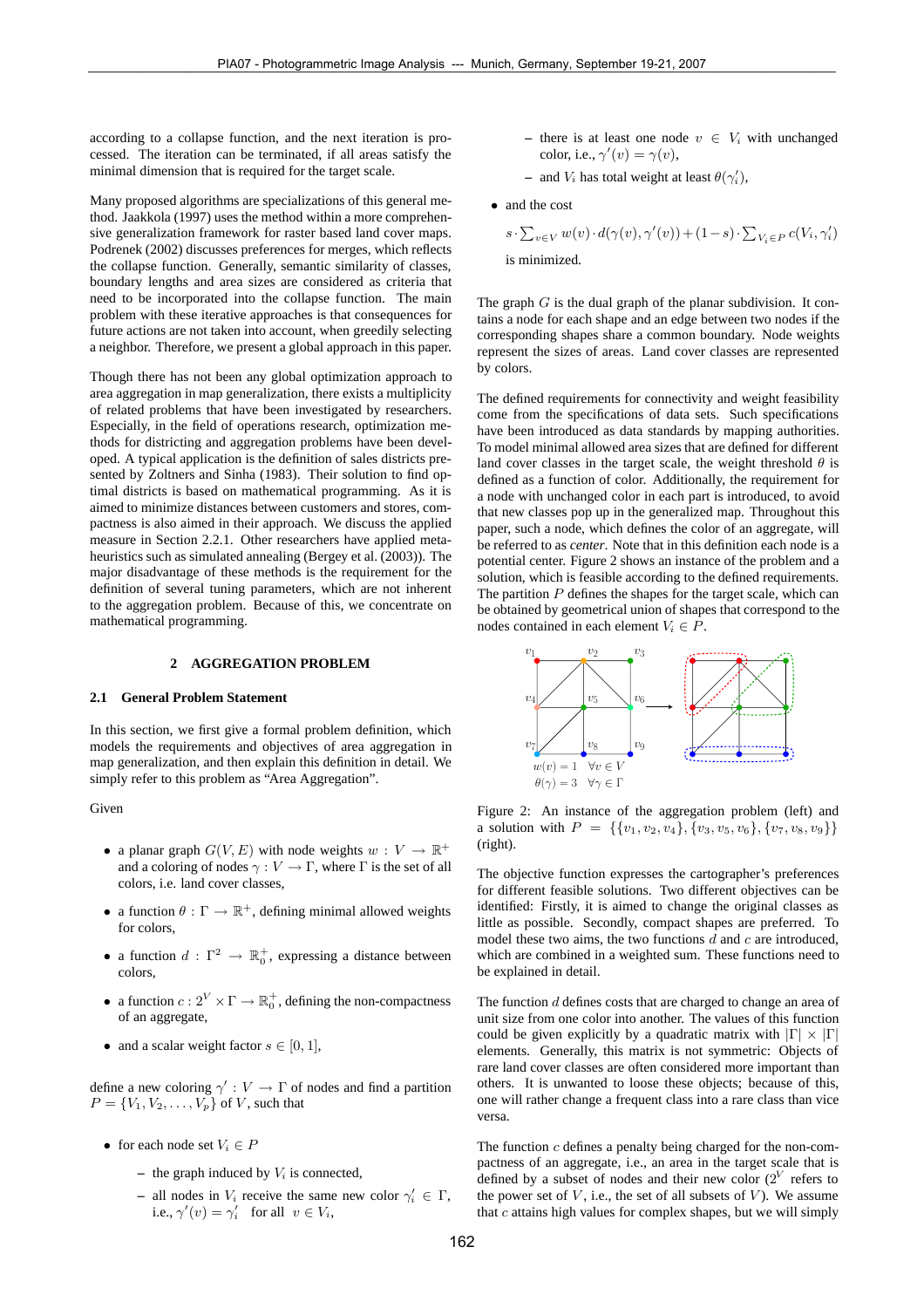use the term compactness measure in the following. It is clear that explicitly expressing the values of this function is prohibitive due to limited time and storage space. However, no assumptions are made for this function here, in order to allow for different variations of the problem.

The complexity of this problem was investigated for the special case that compactness is neglected, i.e., for  $s = 1$ . Even for this case, the described problem was proven to be NP-hard, which means that it is very unlikely to find an efficient algorithm that reaches the optimal solution (Haunert and Wolff (2006)). This is still true, if  $|\Gamma| = 2$ , i.e., if the map only contains areas of two different classes. The NP-hardness justifies that we will later turn to mixed-integer programming and to heuristics.

## **2.2 Definition of Compactness**

In the last section, the objective for compactness of shapes was expressed in a very general sense by the function c. This definition is specified here. Many different compactness measures have been proposed by researchers for the analysis of shapes. A detailed discussion is given by Maceachren (1985). The presented measures could be expressed as objectives to be optimized for the area aggregation problem.

However, before deciding for a specific model, it needs to be pointed out that this definition will influence the solvability of the problem. For this reason, we only consider those measures here that can be expressed by means of linear expressions, including integer and fractional variables. Additionally, we would like to bound the number of variables by a polynomial of low degree, e.g., quadratic in the input size. With this in mind, we discuss the possibilities to model compactness.

**2.2.1 A Measure based on Distances to a Center** A simple measure of compactness is defined by Zoltners and Sinha (1983). The aggregate defined by the set  $V' \in 2^V$  contains a node  $u \in$ V - whose corresponding shape defines the *geometrical center* of the aggregate by its centroid. The aggregate is considered to be compact, if the centroids of all other nodes in  $V'$  are close to this. To respect different sizes of areas, a penalty is charged for each node, which is equal to the product of the node's weight and the distance of its centroid from the geometrical center.

To apply this measure here, we claim that the geometrical center and the center according to Section 2.1 are defined by the same node. This definition slightly eases the problem, because less variables are needed to express the model. Nevertheless, it is reasonable, since it is undesired that nodes with unchanged color only appear at the margin of an aggregate. In other words, it is preferred, that nodes "gather around" a center of unchanged color. If there are several nodes with this color, then, among these, the center is defined by the node for which the overall penalty is minimal.

To formalize this measure, let  $\delta: V^2 \to \mathbb{R}^+_0$  be the Euclidean distance between centroids of the shapes corresponding to two nodes. With this, we define the measure  $c_1 : 2^V \times \Gamma \to \mathbb{R}_0^+$  as

$$
c_1(V',\gamma')
$$
  
= min  $\left\{\sum_{v \in V'} w(v) \cdot \delta(v,u) \mid u \in V' \wedge \gamma(u) = \gamma' \right\}$ . (1)

The function  $c_1$  attains high values for complex shapes. Certainly, this measure only coarsely reflects the geometrical characteristic of a shape, since shapes are approximated by centroids. Because of this, the aggregate's perimeter is introduced as a second measure.

**2.2.2 Measuring Compactness by the Perimeter of a Region** The previously discussed iterative approaches to area aggregation in map generalization usually consider the length of boundaries as criterion when choosing a neighbor for merging (van Oosterom (1995)). To formalize the perimeter of an aggregate, let  $\lambda : E \rightarrow$  $\mathbb{R}^+$  be the length of the common boundary between two areas. Now, the perimeter  $c_2 : 2^V \to \mathbb{R}^+_0$  becomes

$$
c_2(V') = \sum_{e \in E'} \lambda(e) \,, \tag{2}
$$

with  $E'$  being the set of edges incident to one node in  $V'$ , i.e.,

$$
E' = \{ \{u, v\} \in E \mid |\{u, v\} \cap V'| = 1 \}.
$$

Similar to  $c_1$ , the compactness measure  $c_2$  attains high values for complex shapes, which supposably have greater perimeters.

**2.2.3 Discussion of Proposed Measures** Both measures can result in side-effects, when being applied as global objectives. These need to be discussed. The measures  $c_1$  and  $c_2$  can result in two different biases:

- 1. When minimizing  $\sum_{V_i \in P} c_1(V_i, \gamma'_i)$ , solutions with many small aggregates are preferred compared to solutions with few large aggregates. This is simply because average distances to centers are shorter for smaller aggregates.
- 2. When minimizing  $\sum_{V_i \in P} c_2(V_i)$ , solutions with few large aggregates are preferred compared to solutions with many small aggregates. In fact, when neglecting the objective for minimal color change, the globally optimal result would contain only one single aggregate, since in this case the total boundary length of the resulting partition would be minimal.

Both effects are due to the fact that the measures are not size invariant. In order to avoid these effects, the functions  $c_1$  and  $c_2$  could be normalized. However, we cannot satisfy the earlier claimed possibility for modeling the objective by means of linear expressions when using size invariant compactness measures.

It is important to note that aggregates will not become too small when applying  $c_1$ , since the size of each aggregate is bounded from below by the threshold  $\theta$ . However, when applying the measure  $c_2$  we run the risk of creating unintentionally large aggregates. To avoid this danger, we add additional hard requirements to the problem statement from Section 2.1. A detailed explanation of this method is given in Section 3.

#### **3 AN APPROACH BASED ON PREDEFINED CENTERS**

To avoid the creation of too large aggregates one could define an upper bound for the weights of the elements in the partition  $P$ , or a lower bound for the number of elements in  $P$ . Both definitions are probably too global and do not take local differences in the data set into account. Because of this, we chose another approach. It is based on a set of nodes that are predefined as centers. We give a general outline of this approach, formalize the modified problem and explain the definition of centers in detail.

## **3.1 Outline of Approach**

In our previous paper (Haunert and Wolff (2006)), we proposed a heuristic that allowed for the elimination of certain variables. The idea was to fix relatively large areas as centers of aggregates. This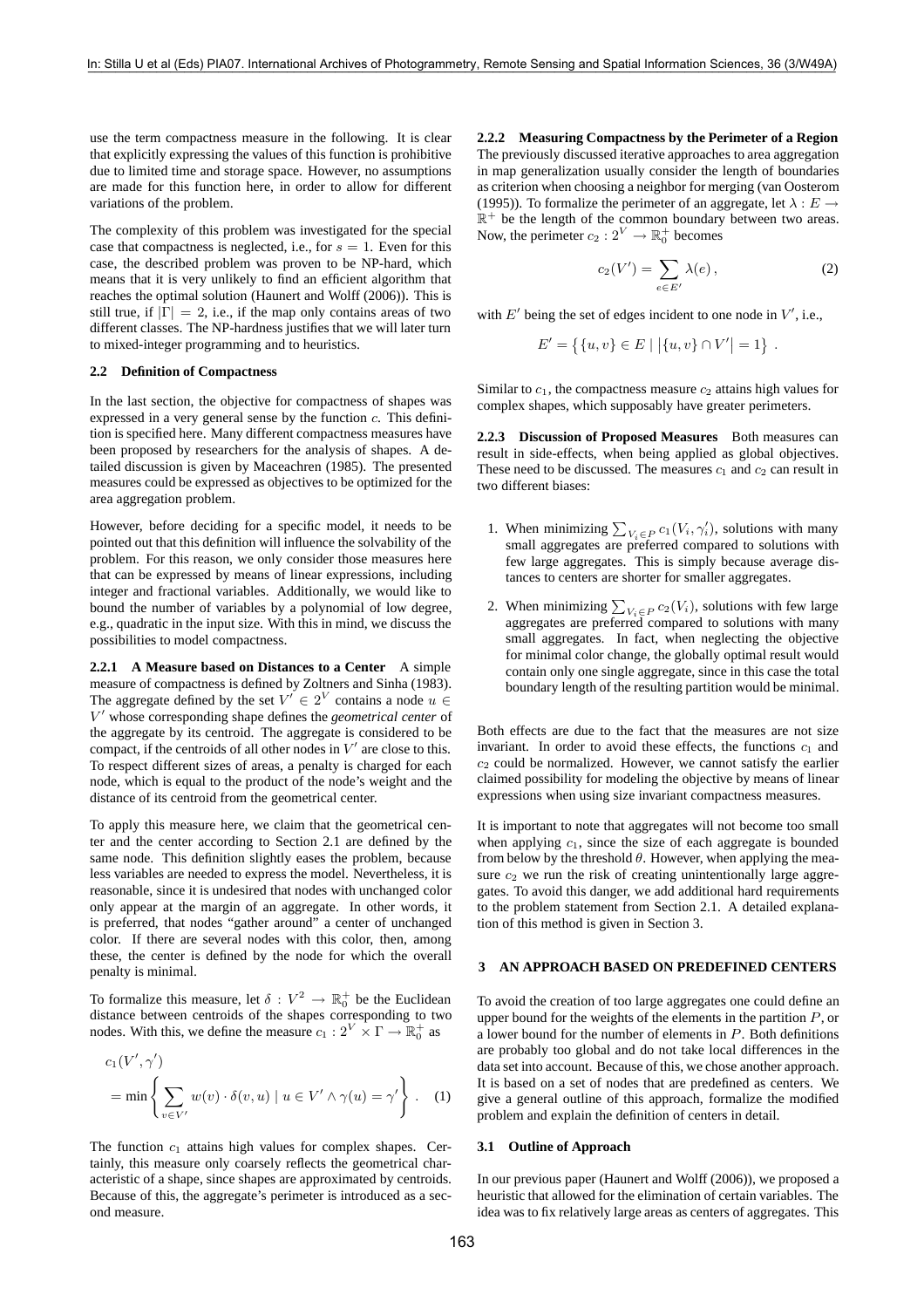resulted in solutions with slightly higher values for the objective function, i.e., the total change of colors increased approximately by 10%. In the same way we subjectively perceived a decrease of quality.

Our first experiments with the proposed compactness measures, however, revealed that the defined objective function does not suffice to model our aim: Without fixed centers, the aggregates did not become compact enough when giving low weights to  $c<sub>2</sub>$  and the aggregates became unintentionally large for higher weights. The reason for this effect was explained in Section 2.2.3. Nevertheless, by fixing centers we did obtain nice and compact results. Since each aggregate can contain at most one center, the expansion of aggregates is limited. We assume that this model sufficiently reflects the aims of area aggregation in map generalization if the set of fixed centers is reasonably defined. Because of this, we include the previously defined heuristic in the problem statement.

#### **3.2 Modified Problem Statement**

The modified problem is defined as generalization of the problem Area Aggregation from Section 2.1. We refer to this problem as "Area Aggregation With Predefined Centers". In addition to an instance of Area Aggregation we require a set of predefined centers  $C \subseteq V$  as input and define the constraints that for each node set  $V_i \in P$ 

- at most one center is contained, i.e,  $|V_i \cap C| \leq 1$  and
- if  $V_i$  contains a center  $v \in C$ , then all nodes  $u \in V_i$  receive the color of the center, i.e.,  $\gamma'(u) = \gamma'_i = \gamma(v)$ .

With the concept of predefined centres, the measure  $c_1$  is generalized by the function  $c_3: 2^V \times \Gamma \to \mathbb{R}_0^+$ :

$$
c_3(V',\gamma') = \begin{cases} \sum_{v \in V'} w(v) \cdot \delta(v,u) & \text{if a node } u \text{ is in } V' \cap C, \\ c_1(V',\gamma') & \text{else, i.e., if } V' \cap C = \emptyset. \\ (3) & \text{else, i.e., if } V' \cap C = \emptyset. \end{cases}
$$

This simply means that if there is a predefined center in  $V'$ , then the corresponding centroid defines the geometrical center of the aggregate, which is used to measure the compactness. Note that for  $C = \emptyset$  the problem is the same as the original problem. Because of this, it is also NP-hard.

#### **3.3 Definition of Centers**

To define the set  $C$ , we recall that the application of  $c_1$  as global objective is rather unproblematic, i.e., the influence on the size of aggregates is limited due to strict lower bounds for their weight. However, it was argued that the geometrical compactness is only coarsely reflected. We therefore propose a two-steps approach:

- 1. We solve the problem first, expressing compactness solely by the distances to a center, i.e.,  $c := c_1$ . Presumably, such a solution is close to the result wanted by a cartographer.
- 2. Based on the resulting partition  $P$ , we define the set  $C$  to contain one node for each element in P. For this, we chose the center according to the measure  $c_1$ . With this definition, the problem can be solved a second time, this time applying the following combination of measures:

$$
c := s' \cdot c_3 + (1 - s') \cdot c_2, \quad s' \in [0, 1] \tag{4}
$$

The scalar weight factor  $s'$  is introduced to define a compromise of the two objectives  $c_3$  and  $c_2$ . We discuss a solution of the problem in the next section.

### **4 A MIP FOR AREA AGGREGATION WITH PREDEFINED CENTERS**

Different possibilities exist to model the aggregation problem as MIP. A difficult task is to express the connectivity of aggregates by means of variables and linear constraints. Williams (2002) and Shirabe (2005) have found different solutions for the problem of ensuring connectivity when selecting a subset of nodes from a graph. These approaches can be adopted in a straight forward way to model the aggregation problem, leading to a quadratic number of variables and constraints. Both methods have been implemented and tested using the software ILOG CPLEX 9.100 on a Linux server with 4 GB RAM and a 2.2 GHz AMD-CPU. In conclusion, the obtained running time was prohibitive  $-$  the largest instance that could be solved contained only 30 nodes. An improvement was made using a new MIP based on a single commodity flow model that requires only a linear number of variables and constraints (Haunert and Wolff, 2006). Still, without heuristics, it was not possible to process more than 50 areas.

Because of these experiences and the absence of existing approximation algorithms, heuristics need to be applied. Therefore we now define a more restrictive requirement for the connectivity of aggregates. This leads to an alternative MIP formulation. A similar approach was used by Zoltners and Sinha (1983) for the problem of optimally defining sales territories.

#### **4.1 Connectivity based on Precedence Relationship**

Evidently, in order to end up with connected parts, a node  $v$  can only be assigned to a distinct center  $u$ , if at least one of its neighbors is also assigned to  $u$ . However, it is important to note that this does not suffice. Consider two adjacent nodes being assigned to the same center: Both nodes will mutually satisfy their requirements without ensuring the connectivity to others, i.e., the problem with the neighbor relationship is that it contains cycles. To cope with this, we introduce the stricter, acyclic *precedence relationship*.

Given a graph  $G(V, E)$  with edge lengths  $\alpha : E \to \mathbb{R}^+$ , a center  $u \in V$  and a node  $v \in V$ ,  $u \neq v$ , we define the set of predecessors of  $v$  with respect to center  $u$  as

$$
\text{Pred}_{u}(v) := \{ w \in V \mid D(u, w) < D(u, v) \land \{v, w\} \in E \}, \quad (5)
$$

with  $D(i, j)$  being the length of the shortest path in G from i to *j* using edge lengths  $\alpha$ . Different possibilities exist for defining the edge lengths  $\alpha$ . The definition which is applied here is based on the minimal size of a potential aggregate containing  $u$ and v. This definition is discussed in our earlier paper. An example for the precedence relationship with the setting of equal edge length is illustrated in Figure 3(a). Arcs are drawn from each node  $v ∈ V$  to its predecessors  $Pred_u(v)$ . The resulting directed graph is acyclic and the center  $u$  is the only terminal. For some edges of the adjacency graph, both incident nodes have the same distance to the center. These edges are displayed as dashed lines. However, when using non-uniform edge lengths, these cases are rare exceptions.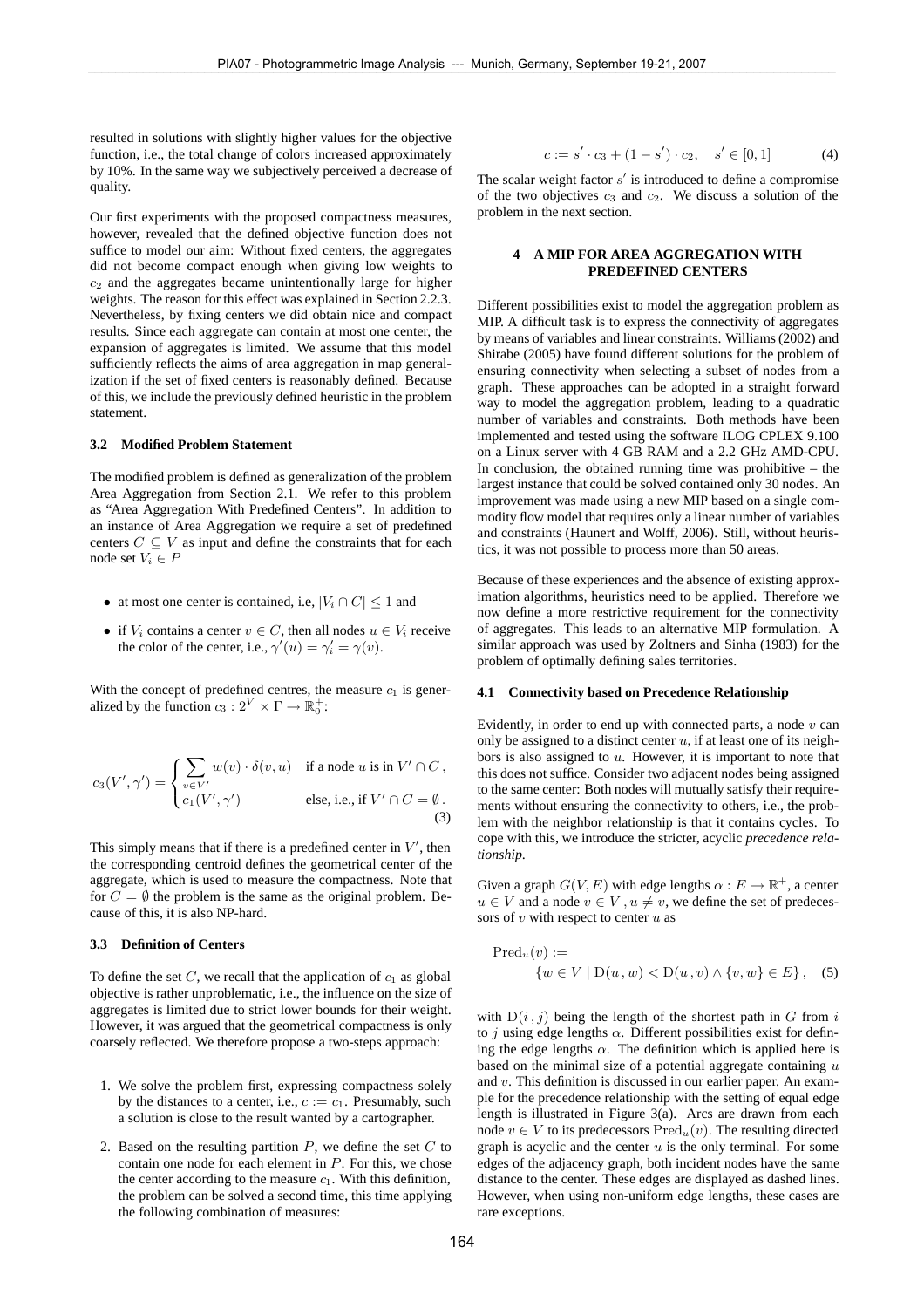

(a) Precedence relationship Pred*u*.

(b) A feasible aggregate according to Pred*u*.

gate that is not feasible according to Pred*u*.

Figure 3: Precedence relationship with respect to center  $u$  (displayed as square) and feasibility of aggregates in the presented MIP.

The definition of the precedence relationship can be used to define a simple requirement that ensures connectivity of aggregates: A node may only be assigned to a distinct center if at least one of its predecessors with respect to this center is also assigned to it. The constraint clearly forbids disconnected aggregates since the center can always be reached from an assigned node via predecessors, i.e., without leaving the aggregate. Figure 3(b) shows an example which satisfies the requirement. However, by defining this requirement several connected aggregates will be excluded. An example for this is displayed in Figure 3(c). The aggregate does not contain any predecessor of the node located in the bottom right corner. Zoltners and Sinha legitimate the restriction of their model with their preference for compact sales districts: The non-feasible connected parts likely are non-compact. So, they can probably be excluded without loosing good solutions. As we also aim compactness, their model is a reasonable approach. However, since the optimal solution might be missed, we refer to it as heuristic. Comparisons with results that were attained with a model allowing for connectivity in a general sense, i.e., with our flow model, have shown that this heuristic only marginally affects the result. The attained results for the objective function were at most 5% worse than the optimum. The processing time, however was greatly reduced. As mentioned in the introduction, our tests were made without consideration of compactness. It is likely that the results are even closer to the optimum when defining compactness as additional objective.

#### **4.2 MIP Formulation**

In this section, we present a MIP hat models the requirements and objectives of the problems from Sections 2.1 and 3.2. We first introduce the formulation as a whole and then explain it in detail.

$$
x_{uv} \in \{0, 1\}, \quad \text{with } x_{uv} = 1 \text{ if node } v \in V
$$
  
belongs to center  $u \in V$ .

$$
y_{ue} \in [0, 1], \quad \text{with } y_{ue} = 0 \text{ if at least one incident node} \text{of } e \in E \text{ does not belong to center } u \in V.
$$

Minimize

$$
s \cdot \sum_{u \in V} \sum_{v \in V} w(v) \cdot x_{uv} \cdot d(\gamma(v), \gamma(u))
$$
  
+
$$
(1 - s) \cdot s' \cdot \sum_{u \in V} \sum_{v \in V} w(v) \cdot x_{uv} \cdot \delta(v, u)
$$
  
-
$$
(1 - s) \cdot (1 - s') \cdot \sum_{u \in V} \sum_{e \in E} 2 \cdot \lambda(e) \cdot y_{ue}
$$
 (6)

subject to

$$
\sum_{u \in V} x_{uv} = 1 \qquad \forall v \in V, \qquad (7)
$$

$$
\sum_{v \in V} w(v) \cdot x_{uv} \ge \theta(\gamma(u)) \cdot x_{uu} \qquad \forall u \in V,
$$
\n(8)

$$
\sum_{w \in \text{Pred}_u(v)} x_{uw} \ge x_{uv} \qquad \forall u, v \in V : u \ne v, \tag{9}
$$

$$
\begin{array}{rcl}\ny_{ue} & \leq & x_{uv} \\
y_{ue} & \leq & x_{uw}\n\end{array}\n\big\} \forall u \in V, \quad e = \{v, w\} \in E. \tag{10}
$$

The binary variables x*uv* define the solution of the problem: All nodes u with  $x_{uu} = 1$  constitute the set of centers that define the color and geometrical centers of aggregates. To assign a node  $v$  to a center u, x*uv* needs to be set to 1. The cost for the color change that is charged for this assignment is defined by the first term in Equation 6. The second term defines the cost for compactness according to Equation 1. The third term defines a benefit for each edge  $e = \{v, w\}$  that is totally contained in one aggregate, i.e., there is a center  $u \in V$  with  $x_{uv} = 1$  and  $x_{uw} = 1$ . Auxiliary variables y*ue* are defined to express this case. Giving a benefit for interior edges has the same result as charging a cost for the perimeter, as the objective was defined in Equation 2. The factor 2 is needed, as each edge belongs to the boundaries of two areas.

We now describe our set of constraints. Constraint 7 expresses that each node must be assigned to exactly one center. Constraint 8 does not have any effect for  $x_{uu} = 0$ , i.e., if u is not selected as center. For  $x_{uu} = 1$  it ensures that the aggregate with center  $u$  is weight feasible, i.e., the threshold for the target scale is satisfied. Constraint 9 ensures connectivity according to the precedence relationship, as defined in Section 4.1: Node  $v$ can only be assigned to center  $u$  if there is also a predecessor  $w$ which is assigned to  $u$ . Finally, Constraint 10 is used to couple the variables  $x_{uv}$  and those of type  $y_{ue}$ : If one of the incident nodes of e, i.e., v or w, is not assigned to center u, then y*ue* is forced to be 0 and no benefit will be given. Otherwise, the constraint defines that  $y_{ue} \leq 1$ . Since a benefit proportional to  $y_{ue}$  is given, y*ue* will always take the value of its upper bound. Because of this y*ue* will be 1 for edges included in aggregates. Thus we do not have to make y*ue* explicitly a 0-1 variable, which usually speeds up MIP solvers.

Our MIP models both, the problem from Section 2.1 and the modified problem with predefined centers. In the second case, it is possible to simply define  $x_{uu} = 1$  for all u in C. Additional variables can be fixed after this. To define a MIP without the restricting precedence relationship, one can simply replace Constraint 9 by formulations that have been presented by Williams (2002) and Shirabe (2005). These, however, require additional auxiliary variables. In our previous paper, we presented two additional heuristics that can be applied to speed up the processing. The first is to set  $x_{uu} = 0$  for nodes u with very small weights, i.e., to exclude them from the set of potential centers. The second heuristic is to set  $x_{uv} = 0$ , if the distance between u and v is large. These heuristics have been formally defined and discussed in detail. We present results of this method and the addition of criteria for compactness in the next section.

### **4.3 Results**

We used the presented formulation to express the problem as a MIP and solved it by application of standard branch-and-cut methods. The performance was similar to the MIP without the application of the compactness objective, which has extensively